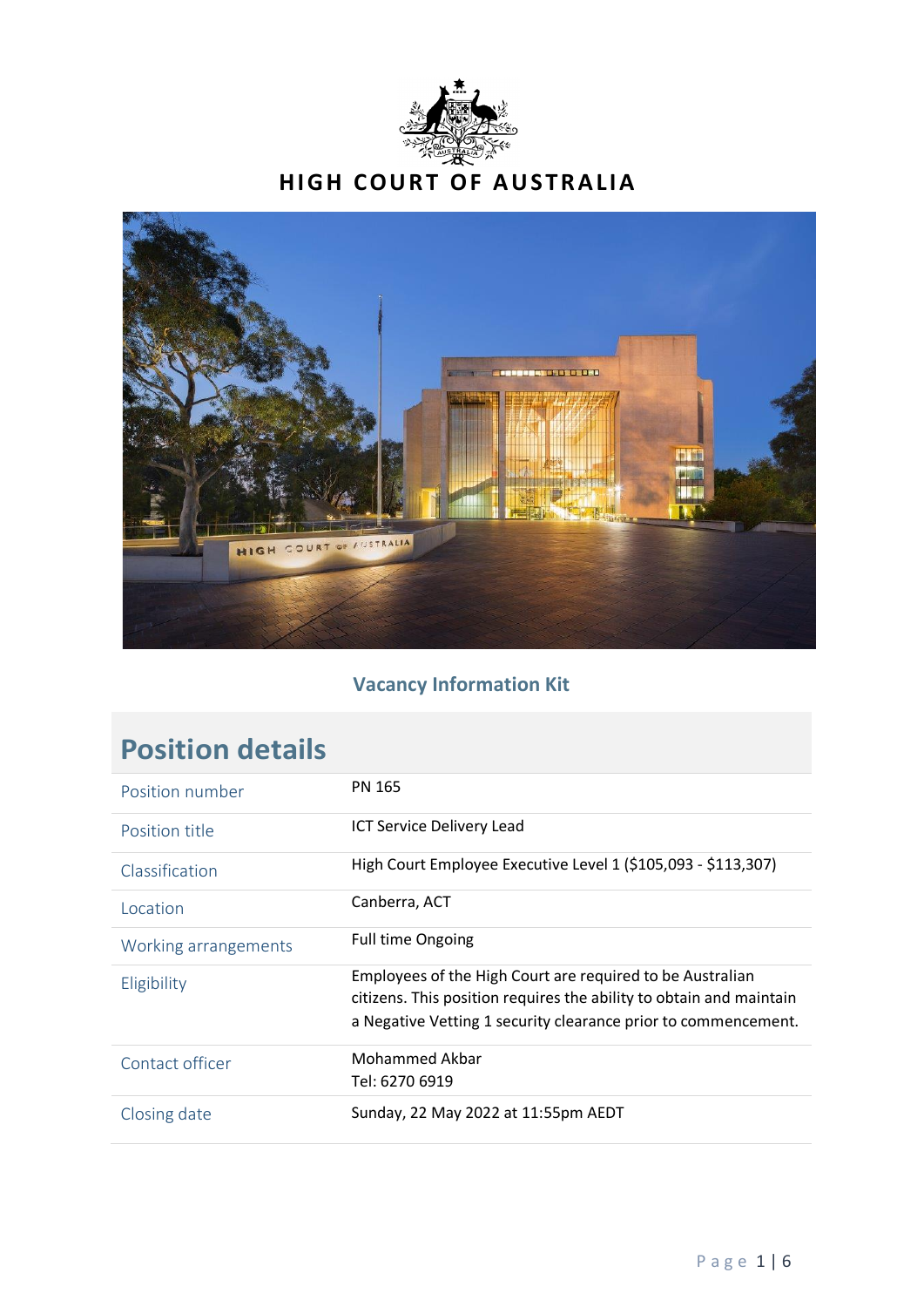## **About the High Court of Australia**

The High Court of Australia (the Court) is the highest court in the Australian judicial system. It was established in 1901 by section 71 of the Constitution. The functions of the Court are to:

- interpret and apply the law of Australia
- to decide cases of special federal significance including challenges to the constitutional validity of laws
- to hear appeals, by special leave, from Federal, State and Territory courts.

The seat of the Court is in Canberra, where it is located in its own building within the Parliamentary Triangle. The Court also has locations in Brisbane, Sydney, and Melbourne, as well as sitting on circuit around Australia as required.

Opened in 1980, the High Court building is one of Australia's National Buildings, and was heritage listed in 2007. Structurally, the 40-metre-tall building is essentially one of concrete and glass comprising a number of major functional elements, namely a large public hall, three courtrooms, an administrative wing, and Justices' chambers.

The Court has approximately 75 full-time equivalent ongoing and casual employees supporting the Chief Justice and Justices, most of whom are located in Canberra.

As an employee of the Court, you will:

- work in a high-performing, inclusive and collaborative work environment
- have access to reasonably priced undercover car parking
- be appointed under the *High Court of Australia Act 1979*, and the terms and conditions of employment are similar to those of the Australian Public Service.

#### **Role overview**

The Corporate Services Branch provides a high-standard of support and guidance to the Court on general day-to-day requirements. This includes the Administration, Finance, Records Management, Risk and Governance, Information and Communication Technology (ICT) and Building Operations functions which support the operation of the Court.

Each of these key supporting areas of the Court play a pivotal role, ensuring all employees of the Court are able to successfully undertake the duties of their role within a safe, secure and suitable environment.

The ICT Team is a dedicated and vital group of skilled professionals, undertaking a key role in support of the Court's operations. The Team manages the Court's end user computing, server/storage infrastructure, network and WAN services, courtroom IT infrastructure, portable devices, audiovisual system, and back-up and recovery arrangements. This is a challenging and rewarding environment in which to work and as part of a small team, there are many opportunities to work across various projects.

### **What you need to be successful**

The EL1 Service Delivery Lead position leads a small team that is the primary point of engagement for all enquires and help desk requests from employees across the Court. The small team offers specialist advice and support for ICT related issues while providing employees with the best possible service and conveying a willingness to help. The EL1 Service Delivery Lead is a key role overseeing the effectiveness of the Help Desk.

This role requires the ability to develop effective working relationships within the Court in order to ensure that a consistent, high quality service is delivered. This is a fast-paced and varied role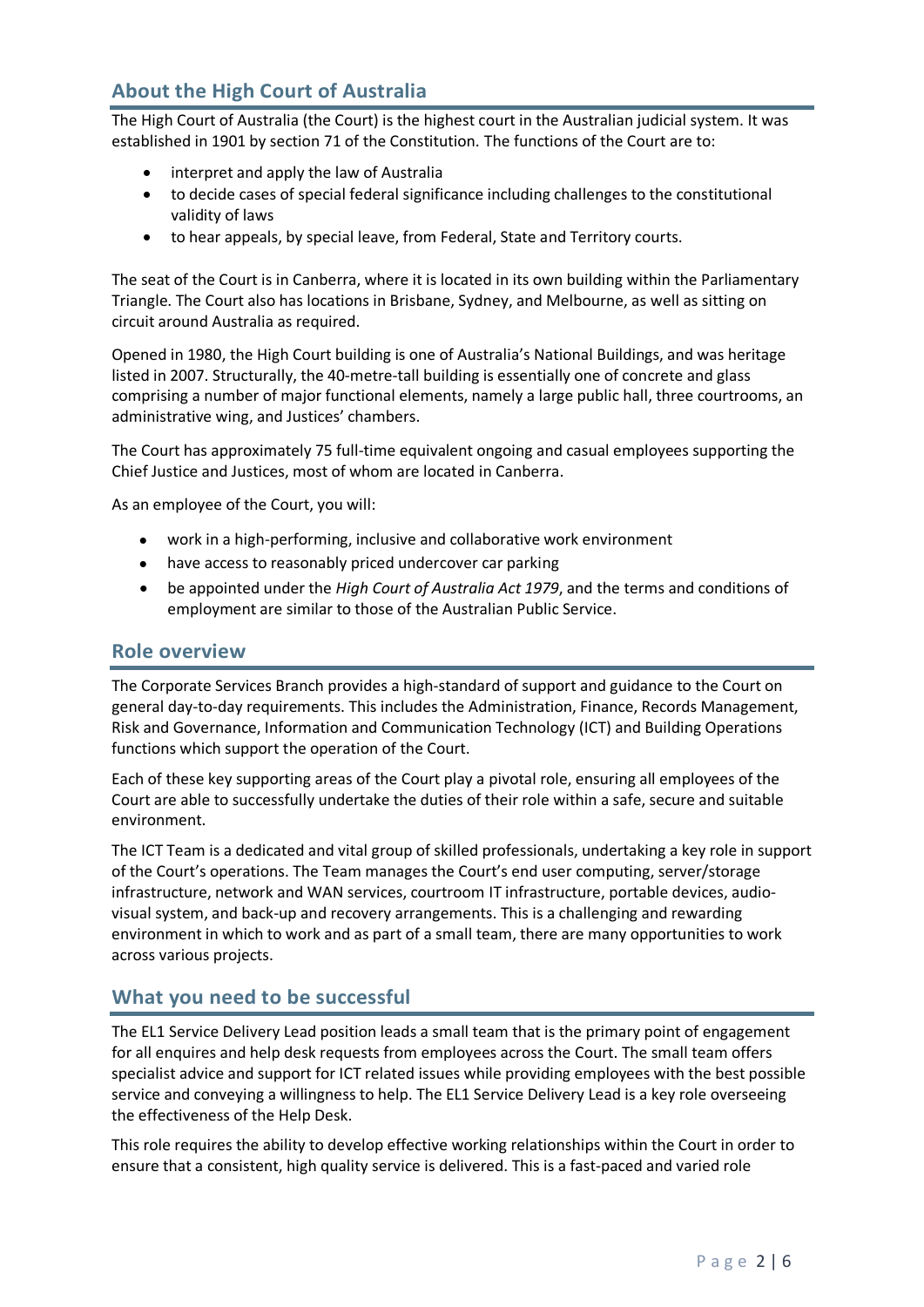requiring excellent leadership, communication and customer service skills, in addition to a broad range of ICT knowledge.

If you are someone who is able to work well in small teams, have proven well developed customer service skills and at ease with managing multiple tasks, we are very interested in hearing from you.

The duties and responsibilities for this role include:

- working collaboratively with less experienced team members, acting as a mentor and point of escalation for them
- effective time management skills and ability to work calmly, prioritise duties and meet deadlines in a high-pressure, changing environment
- ensuring all tickets that are assigned to the team are regularly actioned, updated and reviewed with a view to implementing appropriate continual service improvement actions
- taking a lead role in handling the team's more complex queries
- assisting with the development of standards to track, monitor, report, resolve or escalate issues
- providing leadership to convey the service culture required to deliver team goals.

## **Are you eligible to apply?**

To be eligible for employment at the Court candidates must be Australian citizens.

Candidates offered employment will be required to successfully undergo a police record check and be able to obtain and maintain a Negative Vetting 1 security clearance. The successful candidate will also need to complete a pre-employment medical examination. Candidates must be willing to disclose all relevant and required information.

Successful applicants engaged by the Court will be subject to a probation period.

## **What does the selection process look like?**

The Court uses a range of assessment processes to assist us in selecting suitably qualified and experienced applicants. We uphold the Merit Principle and our processes are designed to select the best person for the role.

| <b><i>VIIIDL DIE LIIE SLEPS!</i></b> |                                                                                                                                                                                                                                                                               |
|--------------------------------------|-------------------------------------------------------------------------------------------------------------------------------------------------------------------------------------------------------------------------------------------------------------------------------|
| Apply                                | Complete and submit your application $-$ see below (max. 1000 words),<br>and a résumé.                                                                                                                                                                                        |
| Shortlist                            | Applicants for this process will be assessed on their written application<br>against the selection criteria.                                                                                                                                                                  |
| Interview                            | Shortlisted applicants will be invited to attend an interview. Interviews<br>may be held in person, or by telephone or video.                                                                                                                                                 |
| Work Sample Test                     | Applicants may be asked to complete a work sample test either in person<br>or remotely.                                                                                                                                                                                       |
| Referees                             | Referees may be contacted for further assessment of suitability.<br>Applicants should choose referees who can comment effectively and<br>accurately on their current skills and abilities, experience and work<br>performance that is relevant to the duties of the position. |
| Process Complete                     | After the Chief Executive and Principal Registrar (CE&PR) has approved<br>the process, a merit pool may be established. All candidates will be                                                                                                                                |

## **What are the steps?**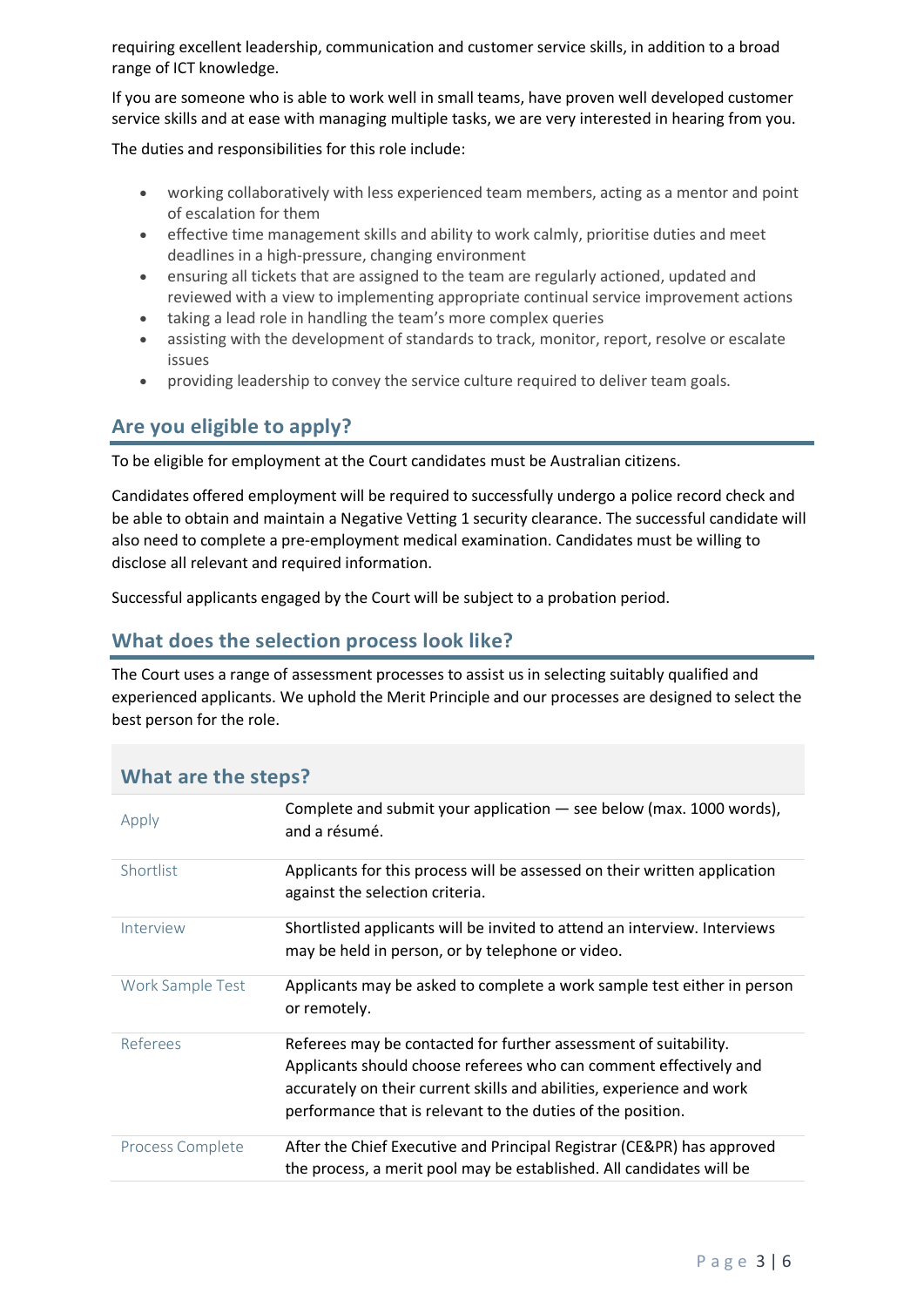### **What we need from you**

Applications must be addressed to the contact officer and forwarded to the [HR Officer](mailto:hr.officer@hcourt.gov.au) by the closing date.

As part of your application you will need to provide:

- an application cover sheet
- your current résumé
- a statement of claims (max. 1000 words) against the selection criteria, including relevant examples
- the names and contact details of two referees, one of whom should be a current supervisor.

If you have any questions regarding the recruitment process or require any reasonable adjustments, please email the [HR Officer](mailto:HR.Officer@hcourt.gov.au) or telephone (02) 6270 6842.

*Please note that late applications will not be accepted.*

### **Selection criteria**

The selection criteria reflect the knowledge, experience, core skills and personal qualities required for the role. Your written application should specifically address each of the selection criteria below, including examples of your experience and achievements:

- demonstrated experience in first and second level support in an environment with servers operating Microsoft Windows (2012/16/19 and 2022) and Exchange 2016, and desktops/laptops operating Windows 10, as well as Microsoft cloud technologies including Office 365, SharePoint Online, OneDrive, and Dynamics 365
- excellent analytical and trouble-shooting skills
- demonstrated ability to plan the activities of the team, allocate resources wisely to meet team objectives and take responsibility for outcomes and performance of the team despite challenges
- demonstrated ability to work collaboratively with all areas of the Court and engage with employees, including the Executive to develop professional networks with a view to ensuring a high level of service delivery
- demonstrated ability to respond to changing priorities and demands
- demonstrated ability to communicate clearly and concisely with clients and work colleagues
- demonstrated use of negotiation skills to resolving issues within the team and the broader Court
- demonstrated awareness and understanding of contemporary Commonwealth public sector and ICT industry practise, including Cloud-based technologies.

| <b>Highly Desirable</b> | Professional experience in a similar help desk / ICT support environment |
|-------------------------|--------------------------------------------------------------------------|
| <b>Desirable</b>        | Relevant industry certifications (e.g. Microsoft, VMware, CommVault)     |
|                         | Tertiary qualifications in information technology                        |
|                         | Experience with audio-visual systems                                     |

#### Qualifications and experience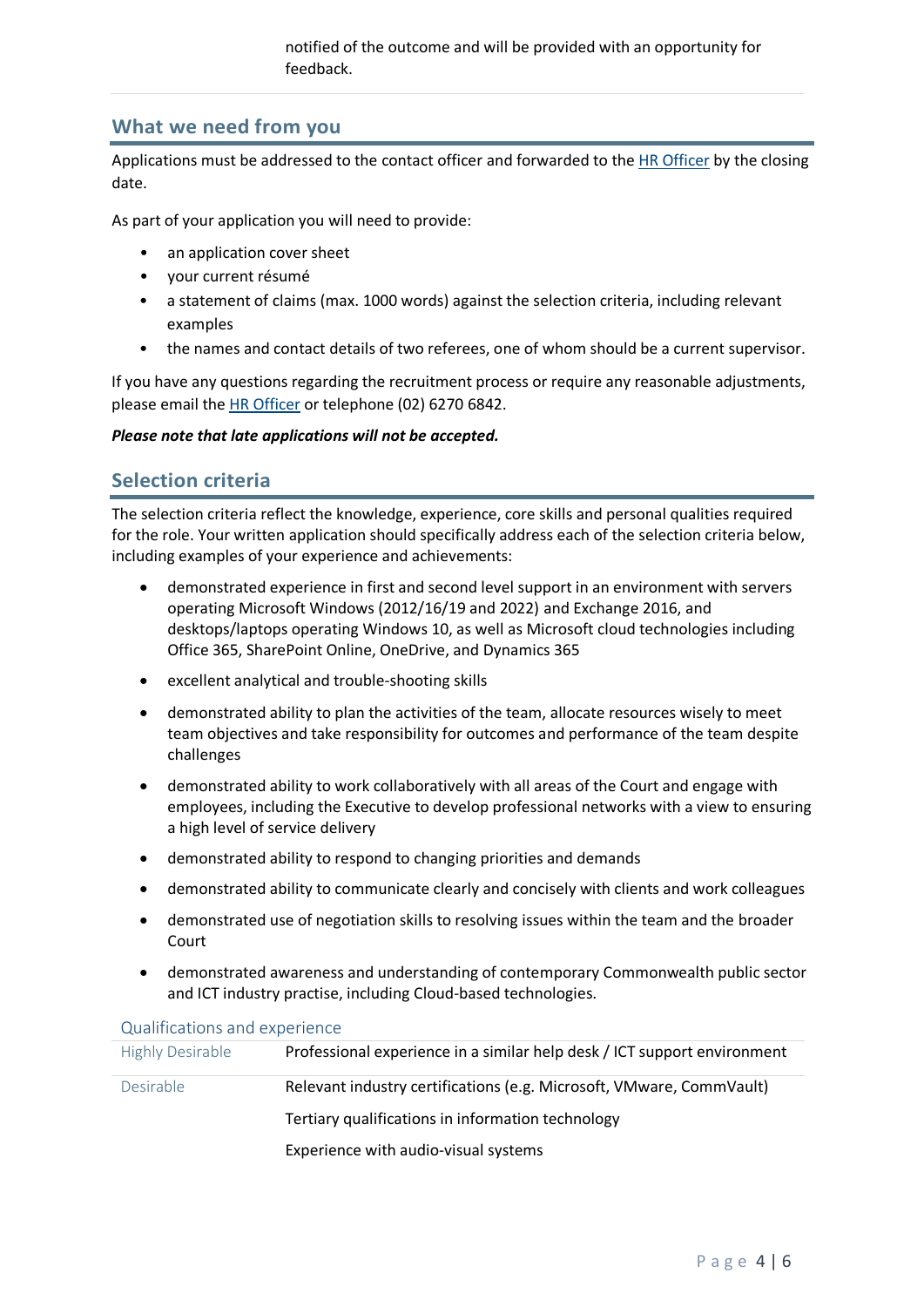ITIL Certification Knowledge and experience of best practice in customer service Experience in delivering Executive support

## **Preparing your statement of claims**

Your statement should be succinct and showcase your skills, knowledge, experience and qualifications.

Try not to duplicate information that can be found in your résumé, however you should highlight:

- how your experience, abilities, knowledge and personal qualities would enable you to perform the duties and meet the technical and behavioural capabilities of the role
- any specific examples or achievements that demonstrate your ability to perform the role
- how you meet the eligibility requirements and qualifications for the position.

## **Offers and merit pool**

At the end of the recruitment process a merit pool may be created. Candidates who are found suitable will be advised that they have been placed in the merit pool, noting that this is not an offer of employment.

The merit pool is valid for 12 months from the date the process is advertised and may be used throughout the year to fill similar positions in the event positions become vacant.

### **How we will communicate with you**

Please ensure that the contact information you supply is up to date. Your email address will be our primary point of contact during the application process.

Please contact the [HR Officer](mailto:HR.Officer@hcourt.gov.au) if at any stage you are no longer available to be considered for this role.